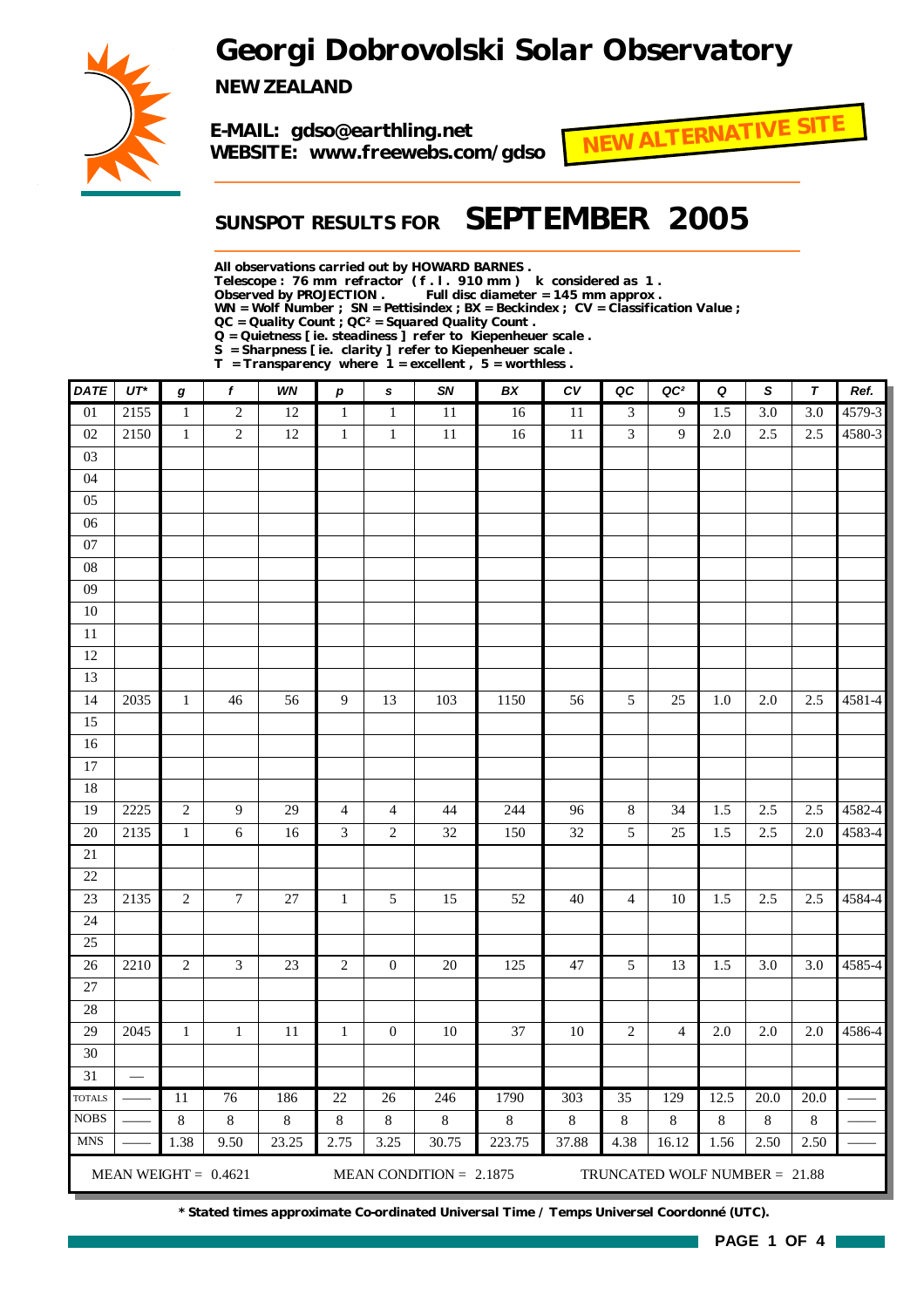## *Georgi Dobrovolski Solar Observatory*

*SUNSPOT DISTRIBUTION & INTER-SOL INDICES FOR*

## *SEPTEMBER 2005*

*All observations carried out by HOWARD BARNES .*

*Telescope : 76 mm refractor ( f . l . 910 mm ) .*

*Observed by PROJECTION . Full disc diameter = 145 mm approx . IS = Inter-Sol Index .*

*gr = number of multi-spot groups .*

*grfp = number of umbræ within penumbræ within the groups (gr) .*

*grf = number of non-penumbral spots within the groups (gr) .*

*efp = number of single penumbral spots .*

*ef = number of single non-penumbral spots .*

*Q = Quietness [ ie. steadiness ] refer to Kiepenheuer scale .*

*S = Sharpness [ ie. clarity ] refer to Kiepenheuer scale . T = Transparency where 1 = excellent , 5 = worthless .*

| <b>DATE</b>                 | UT            | IS                      | gr               | grfp             | $\operatorname{\textsf{grf}}$ | efp              | $_{\rm ef}$      | $\overline{\mathbf{Q}}$ | $\overline{s}$ | $\pmb{\tau}$     | Ref.       |
|-----------------------------|---------------|-------------------------|------------------|------------------|-------------------------------|------------------|------------------|-------------------------|----------------|------------------|------------|
| $\overline{01}$             | 2155          | $\overline{3}$          | $\,1\,$          | $1\,$            | $\mathbf{1}$                  | $\boldsymbol{0}$ | $\boldsymbol{0}$ | 1.5                     | $3.0\,$        | $\overline{3.0}$ | 4579-3     |
| $02\,$                      | 2150          | $\overline{\mathbf{3}}$ | $\,1$            | $\,1$            | $\,1$                         | $\boldsymbol{0}$ | $\boldsymbol{0}$ | $2.0\,$                 | $2.5\,$        | $2.5\,$          | 4580-3     |
| $03\,$                      |               |                         |                  |                  |                               |                  |                  |                         |                |                  |            |
| 04                          |               |                         |                  |                  |                               |                  |                  |                         |                |                  |            |
| 05                          |               |                         |                  |                  |                               |                  |                  |                         |                |                  |            |
| $06\,$                      |               |                         |                  |                  |                               |                  |                  |                         |                |                  |            |
| 07                          |               |                         |                  |                  |                               |                  |                  |                         |                |                  |            |
| ${\bf 08}$                  |               |                         |                  |                  |                               |                  |                  |                         |                |                  |            |
| 09                          |               |                         |                  |                  |                               |                  |                  |                         |                |                  |            |
| $10\,$                      |               |                         |                  |                  |                               |                  |                  |                         |                |                  |            |
| $\overline{11}$             |               |                         |                  |                  |                               |                  |                  |                         |                |                  |            |
| 12                          |               |                         |                  |                  |                               |                  |                  |                         |                |                  |            |
| 13                          |               |                         |                  |                  |                               |                  |                  |                         |                |                  |            |
| $\overline{14}$             | $2035\,$      | $47\,$                  | $\,1\,$          | 33               | 13                            | $\boldsymbol{0}$ | $\boldsymbol{0}$ | $1.0\,$                 | $2.0\,$        | $2.5\,$          | $4581 - 4$ |
| 15                          |               |                         |                  |                  |                               |                  |                  |                         |                |                  |            |
| $16\,$                      |               |                         |                  |                  |                               |                  |                  |                         |                |                  |            |
| $17\,$                      |               |                         |                  |                  |                               |                  |                  |                         |                |                  |            |
| 18                          |               |                         |                  |                  |                               |                  |                  |                         |                |                  |            |
| 19                          | 2225          | $10\,$                  | $\,1\,$          | $\overline{4}$   | $\overline{4}$                | $\,1\,$          | $\boldsymbol{0}$ | 1.5                     | 2.5            | 2.5              | 4582-4     |
| 20                          | 2135          | $\boldsymbol{7}$        | $\,1\,$          | $\overline{4}$   | $\overline{c}$                | $\boldsymbol{0}$ | $\boldsymbol{0}$ | 1.5                     | 2.5            | $2.0\,$          | 4583-4     |
| $21\,$                      |               |                         |                  |                  |                               |                  |                  |                         |                |                  |            |
| 22                          |               |                         |                  |                  |                               |                  |                  |                         |                |                  |            |
| 23                          | 2135          | $\,8\,$                 | $\,1\,$          | $\sqrt{2}$       | $\overline{4}$                | $\boldsymbol{0}$ | $\,1\,$          | $1.5\,$                 | 2.5            | 2.5              | 4584-4     |
| 24                          |               |                         |                  |                  |                               |                  |                  |                         |                |                  |            |
| 25                          |               |                         |                  |                  |                               |                  |                  |                         |                |                  |            |
| $26\,$                      | 2210          | $\overline{4}$          | $\,1$            | $\overline{c}$   | $\boldsymbol{0}$              | $\,1\,$          | $\boldsymbol{0}$ | 1.5                     | 3.0            | 3.0              | 4585-4     |
| $27\,$                      |               |                         |                  |                  |                               |                  |                  |                         |                |                  |            |
| 28                          |               |                         |                  |                  |                               |                  |                  |                         |                |                  |            |
| 29                          | 2045          | $\,1$                   | $\boldsymbol{0}$ | $\boldsymbol{0}$ | $\boldsymbol{0}$              | $\,1\,$          | $\boldsymbol{0}$ | $2.0\,$                 | $2.0\,$        | $2.0\,$          | 4586-4     |
| $30\,$                      |               |                         |                  |                  |                               |                  |                  |                         |                |                  |            |
| 31                          | $\frac{1}{1}$ |                         |                  |                  |                               |                  |                  |                         |                |                  |            |
| <b>TOTALS</b>               |               | 83                      | $\overline{7}$   | 47               | 25                            | $\overline{3}$   | $\overline{1}$   | 12.5                    | 20.0           | 20.0             |            |
| $\rm{NOBS}$                 |               | $\,8\,$                 | $\,8\,$          | $\,8\,$          | $\,8\,$                       | $\,8\,$          | $\,8\,$          | $8\,$                   | $8\,$          | $8\,$            |            |
| $\ensuremath{\mathsf{MNS}}$ |               | 10.38                   | 0.88             | 5.88             | 3.12                          | 0.38             | 0.12             | 1.56                    | 2.50           | 2.50             |            |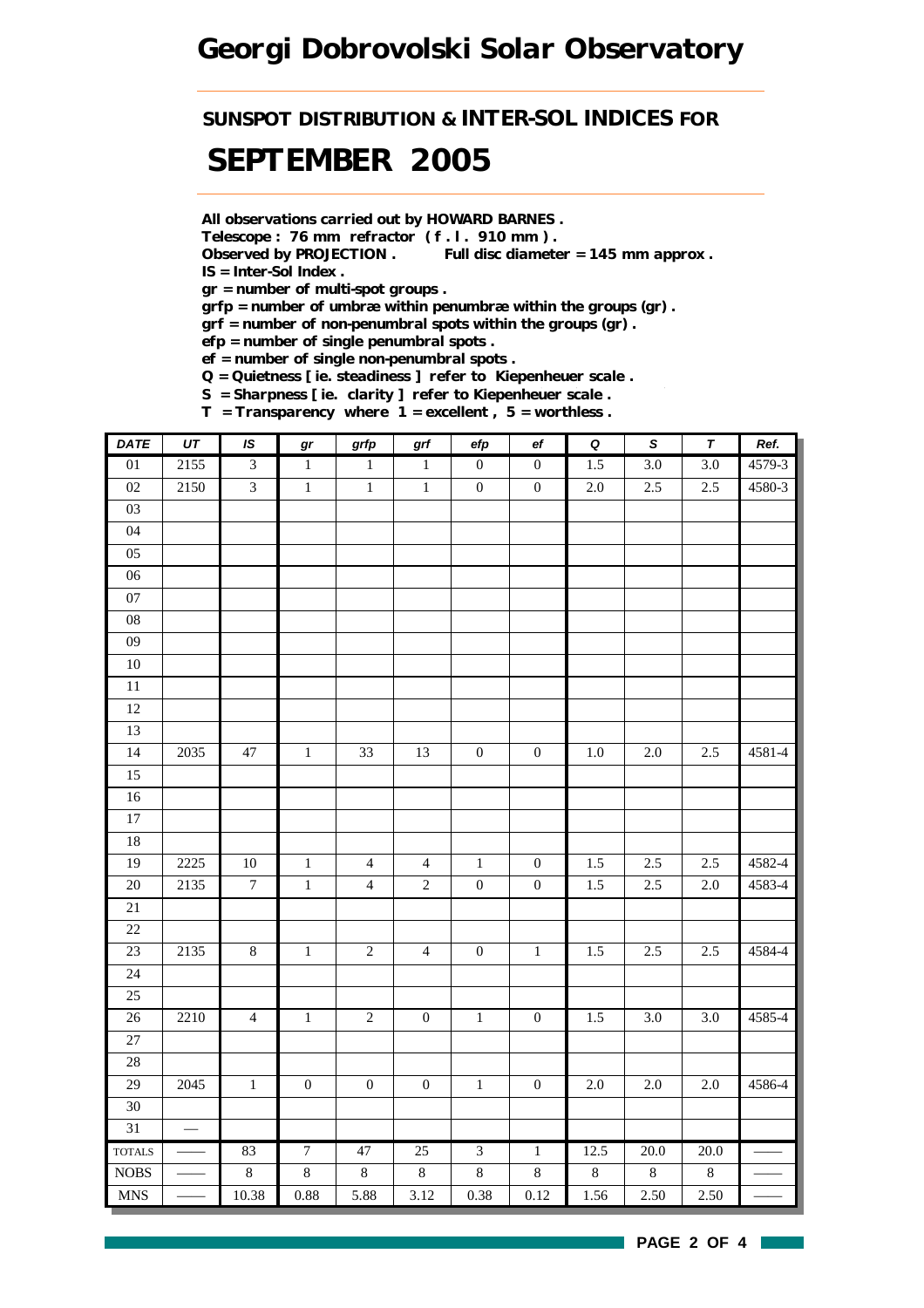### *SUNSPOT CENSUS BY CLASSIFICATION FOR*

# *SEPTEMBER 2005*

*All observations carried out by HOWARD BARNES . Telescope : 76 mm refractor ( f . l . 910 mm ) . Full disc diameter = 145 mm approx . IF 2 OR MORE REGIONS ARE OF THE SAME CLASSIFICATION , THEN SUNSPOT COUNTS ARE SEPARATED BY SOLIDI ( / ) .*

| DATE                                                                                                                      | UT              |                  | Α                |                  | В                |                  | $\pmb{c}$        |                  | D                                       |                  | E                |                  | F                   | G<br>$\pmb H$                     |                  |                  |                  | J                |                  |
|---------------------------------------------------------------------------------------------------------------------------|-----------------|------------------|------------------|------------------|------------------|------------------|------------------|------------------|-----------------------------------------|------------------|------------------|------------------|---------------------|-----------------------------------|------------------|------------------|------------------|------------------|------------------|
|                                                                                                                           |                 | g                | $\boldsymbol{f}$ | g                | $\boldsymbol{f}$ | $\boldsymbol{g}$ | $\boldsymbol{f}$ | $\boldsymbol{g}$ | $\boldsymbol{f}$                        | $\bm{g}$         | $\pmb{f}$        | $\boldsymbol{g}$ | $\pmb{f}$           | $\boldsymbol{f}$<br>g<br>$\bm{g}$ |                  |                  | $\pmb{f}$        | g                | $\pmb{f}$        |
| 01                                                                                                                        | 2155            | $\overline{0}$   | $\boldsymbol{0}$ | $\boldsymbol{0}$ | $\boldsymbol{0}$ | $\mathbf{1}$     | $\overline{c}$   | $\boldsymbol{0}$ | $\boldsymbol{0}$                        | $\boldsymbol{0}$ | $\boldsymbol{0}$ | $\bf{0}$         | $\boldsymbol{0}$    | $\boldsymbol{0}$                  | $\boldsymbol{0}$ | $\boldsymbol{0}$ | $\boldsymbol{0}$ | $\boldsymbol{0}$ | $\boldsymbol{0}$ |
| $02\,$                                                                                                                    | $2150\,$        | $\boldsymbol{0}$ | $\boldsymbol{0}$ | $\boldsymbol{0}$ | $\overline{0}$   | $\mathbf{1}$     | $\sqrt{2}$       | $\boldsymbol{0}$ | $\boldsymbol{0}$                        | $\mathbf{0}$     | $\boldsymbol{0}$ | $\boldsymbol{0}$ | $\boldsymbol{0}$    | $\mathbf{0}$                      | $\mathbf{0}$     | $\boldsymbol{0}$ | $\mathbf{0}$     | $\mathbf{0}$     | $\boldsymbol{0}$ |
| $03\,$                                                                                                                    |                 |                  |                  |                  |                  |                  |                  |                  |                                         |                  |                  |                  |                     |                                   |                  |                  |                  |                  |                  |
| $04$                                                                                                                      |                 |                  |                  |                  |                  |                  |                  |                  |                                         |                  |                  |                  |                     |                                   |                  |                  |                  |                  |                  |
| $05\,$                                                                                                                    |                 |                  |                  |                  |                  |                  |                  |                  |                                         |                  |                  |                  |                     |                                   |                  |                  |                  |                  |                  |
| $06\,$                                                                                                                    |                 |                  |                  |                  |                  |                  |                  |                  |                                         |                  |                  |                  |                     |                                   |                  |                  |                  |                  |                  |
| $07\,$                                                                                                                    |                 |                  |                  |                  |                  |                  |                  |                  |                                         |                  |                  |                  |                     |                                   |                  |                  |                  |                  |                  |
| 08                                                                                                                        |                 |                  |                  |                  |                  |                  |                  |                  |                                         |                  |                  |                  |                     |                                   |                  |                  |                  |                  |                  |
| 09                                                                                                                        |                 |                  |                  |                  |                  |                  |                  |                  |                                         |                  |                  |                  |                     |                                   |                  |                  |                  |                  |                  |
| 10                                                                                                                        |                 |                  |                  |                  |                  |                  |                  |                  |                                         |                  |                  |                  |                     |                                   |                  |                  |                  |                  |                  |
| 11                                                                                                                        |                 |                  |                  |                  |                  |                  |                  |                  |                                         |                  |                  |                  |                     |                                   |                  |                  |                  |                  |                  |
| 12                                                                                                                        |                 |                  |                  |                  |                  |                  |                  |                  |                                         |                  |                  |                  |                     |                                   |                  |                  |                  |                  |                  |
| 13                                                                                                                        |                 |                  |                  |                  |                  |                  |                  |                  |                                         |                  |                  |                  |                     |                                   |                  |                  |                  |                  |                  |
| 14                                                                                                                        | $2035\,$        | $\boldsymbol{0}$ | $\boldsymbol{0}$ | $\boldsymbol{0}$ | $\mathbf{0}$     | $\boldsymbol{0}$ | $\boldsymbol{0}$ | $\boldsymbol{0}$ | $\boldsymbol{0}$                        | $\mathbf{1}$     | 46               | $\boldsymbol{0}$ | $\boldsymbol{0}$    | $\boldsymbol{0}$                  | $\boldsymbol{0}$ | $\boldsymbol{0}$ | $\boldsymbol{0}$ | $\boldsymbol{0}$ | $\boldsymbol{0}$ |
| 15                                                                                                                        |                 |                  |                  |                  |                  |                  |                  |                  |                                         |                  |                  |                  |                     |                                   |                  |                  |                  |                  |                  |
| 16                                                                                                                        |                 |                  |                  |                  |                  |                  |                  |                  |                                         |                  |                  |                  |                     |                                   |                  |                  |                  |                  |                  |
| 17                                                                                                                        |                 |                  |                  |                  |                  |                  |                  |                  |                                         |                  |                  |                  |                     |                                   |                  |                  |                  |                  |                  |
| 18                                                                                                                        |                 |                  |                  |                  |                  |                  |                  |                  |                                         |                  |                  |                  |                     |                                   |                  |                  |                  |                  |                  |
| 19                                                                                                                        | 2225            | $\overline{0}$   | $\boldsymbol{0}$ | $\boldsymbol{0}$ | $\mathbf{0}$     | $\overline{0}$   | $\boldsymbol{0}$ | $\boldsymbol{0}$ | $\boldsymbol{0}$                        | $\mathbf{1}$     | $\,$ 8 $\,$      | $\mathbf{0}$     | $\boldsymbol{0}$    | $\boldsymbol{0}$                  | $\boldsymbol{0}$ | $\mathbf{1}$     | $\mathbf{1}$     | $\boldsymbol{0}$ | $\boldsymbol{0}$ |
| 20                                                                                                                        | 2135            | $\overline{0}$   | $\mathbf{0}$     | $\boldsymbol{0}$ | $\boldsymbol{0}$ | $\boldsymbol{0}$ | $\boldsymbol{0}$ | $\boldsymbol{0}$ | $\boldsymbol{0}$                        | $\mathbf{1}$     | 6                | $\boldsymbol{0}$ | $\boldsymbol{0}$    | $\mathbf{0}$                      | $\boldsymbol{0}$ | $\boldsymbol{0}$ | $\boldsymbol{0}$ | $\boldsymbol{0}$ | $\boldsymbol{0}$ |
| 21                                                                                                                        |                 |                  |                  |                  |                  |                  |                  |                  |                                         |                  |                  |                  |                     |                                   |                  |                  |                  |                  |                  |
| $22\,$                                                                                                                    |                 |                  |                  |                  |                  |                  |                  |                  |                                         |                  |                  |                  |                     |                                   |                  |                  |                  |                  |                  |
| $23\,$                                                                                                                    | 2135            | $\mathbf{1}$     | $\mathbf{1}$     | $\boldsymbol{0}$ | $\boldsymbol{0}$ | $\mathbf{1}$     | 6                | $\boldsymbol{0}$ | $\boldsymbol{0}$                        | $\boldsymbol{0}$ | $\boldsymbol{0}$ | $\mathbf{0}$     | $\boldsymbol{0}$    | $\boldsymbol{0}$                  | $\boldsymbol{0}$ | $\boldsymbol{0}$ | $\boldsymbol{0}$ | $\boldsymbol{0}$ | $\boldsymbol{0}$ |
| $24\,$                                                                                                                    |                 |                  |                  |                  |                  |                  |                  |                  |                                         |                  |                  |                  |                     |                                   |                  |                  |                  |                  |                  |
| 25                                                                                                                        |                 |                  |                  |                  |                  |                  |                  |                  |                                         |                  |                  |                  |                     |                                   |                  |                  |                  |                  |                  |
| $26\,$                                                                                                                    | 2210            | $\boldsymbol{0}$ | $\boldsymbol{0}$ | $\boldsymbol{0}$ | $\mathbf{0}$     | $\boldsymbol{0}$ | $\boldsymbol{0}$ | $\boldsymbol{0}$ | $\boldsymbol{0}$                        | $\boldsymbol{0}$ | $\boldsymbol{0}$ | $\boldsymbol{0}$ | $\boldsymbol{0}$    | $\boldsymbol{0}$                  | $\boldsymbol{0}$ | $\mathbf{1}$     | $\overline{2}$   | $\mathbf{1}$     | $\mathbf{1}$     |
| $27\,$                                                                                                                    |                 |                  |                  |                  |                  |                  |                  |                  |                                         |                  |                  |                  |                     |                                   |                  |                  |                  |                  |                  |
| $28\,$                                                                                                                    |                 |                  |                  |                  |                  |                  |                  |                  |                                         |                  |                  |                  |                     |                                   |                  |                  |                  |                  |                  |
| 29                                                                                                                        | 2045            | $\boldsymbol{0}$ | $\boldsymbol{0}$ | $\boldsymbol{0}$ | $\mathbf{0}$     | $\boldsymbol{0}$ | $\boldsymbol{0}$ | $\boldsymbol{0}$ | $\boldsymbol{0}$                        | $\boldsymbol{0}$ | $\boldsymbol{0}$ | $\,0\,$          | $\boldsymbol{0}$    | $\boldsymbol{0}$                  | $\boldsymbol{0}$ | $\boldsymbol{0}$ | $\boldsymbol{0}$ | $\mathbf{1}$     | $\,1\,$          |
| $30\,$                                                                                                                    |                 |                  |                  |                  |                  |                  |                  |                  |                                         |                  |                  |                  |                     |                                   |                  |                  |                  |                  |                  |
| 31                                                                                                                        | $\qquad \qquad$ |                  |                  |                  |                  |                  |                  |                  |                                         |                  |                  |                  |                     |                                   |                  |                  |                  |                  |                  |
| <b>TOTALS</b>                                                                                                             |                 | 1                | $\,1$            | $\boldsymbol{0}$ | $\boldsymbol{0}$ | $\overline{3}$   | $10\,$           | $\boldsymbol{0}$ | $\boldsymbol{0}$                        | $\mathbf{3}$     | $60\,$           | $\boldsymbol{0}$ | $\boldsymbol{0}$    | $\boldsymbol{0}$                  | $\boldsymbol{0}$ | $\sqrt{2}$       | $\mathfrak{Z}$   | $\overline{2}$   | $\sqrt{2}$       |
|                                                                                                                           |                 |                  |                  |                  |                  |                  |                  |                  | REGIONAL PERCENTAGES                    |                  |                  |                  |                     |                                   |                  |                  |                  |                  |                  |
| ${\bf C}$<br>${\bf E}$<br>$\mathbf F$<br>$\, {\bf B}$<br>${\bf G}$<br>$\mathbf A$<br>${\bf D}$<br>$\, {\rm H}$<br>$\bf J$ |                 |                  |                  |                  |                  |                  |                  | $\Sigma g$       |                                         |                  |                  |                  |                     |                                   |                  |                  |                  |                  |                  |
|                                                                                                                           |                 |                  |                  |                  |                  |                  |                  |                  |                                         |                  |                  |                  |                     |                                   |                  |                  |                  |                  |                  |
| 9.1                                                                                                                       |                 |                  | $0.0\,$          |                  | 27.3             |                  | $0.0\,$          |                  | 27.3                                    |                  | $0.0\,$          | $0.0\,$          | 18.2                |                                   |                  | 18.2             |                  |                  | $11\,$           |
|                                                                                                                           |                 |                  |                  |                  | $NOBS = 8$       |                  |                  |                  | $p / g$ mean = 2.3125                   |                  |                  |                  | $f/g$ mean = 8.3125 |                                   |                  |                  |                  |                  |                  |
|                                                                                                                           |                 |                  |                  |                  |                  |                  |                  |                  | $p / g$ mean = 2.0000                   |                  |                  |                  | $f/g$ mean = 6.9091 |                                   |                  |                  |                  |                  |                  |
|                                                                                                                           |                 |                  |                  |                  |                  |                  |                  |                  | GROUP COMPLEXITY INDEX $(GCI) = 8.9091$ |                  |                  |                  |                     |                                   |                  |                  |                  |                  |                  |
|                                                                                                                           |                 |                  |                  |                  |                  |                  |                  |                  |                                         |                  |                  |                  |                     |                                   |                  |                  |                  |                  |                  |

**PAGE 3 OF 4**